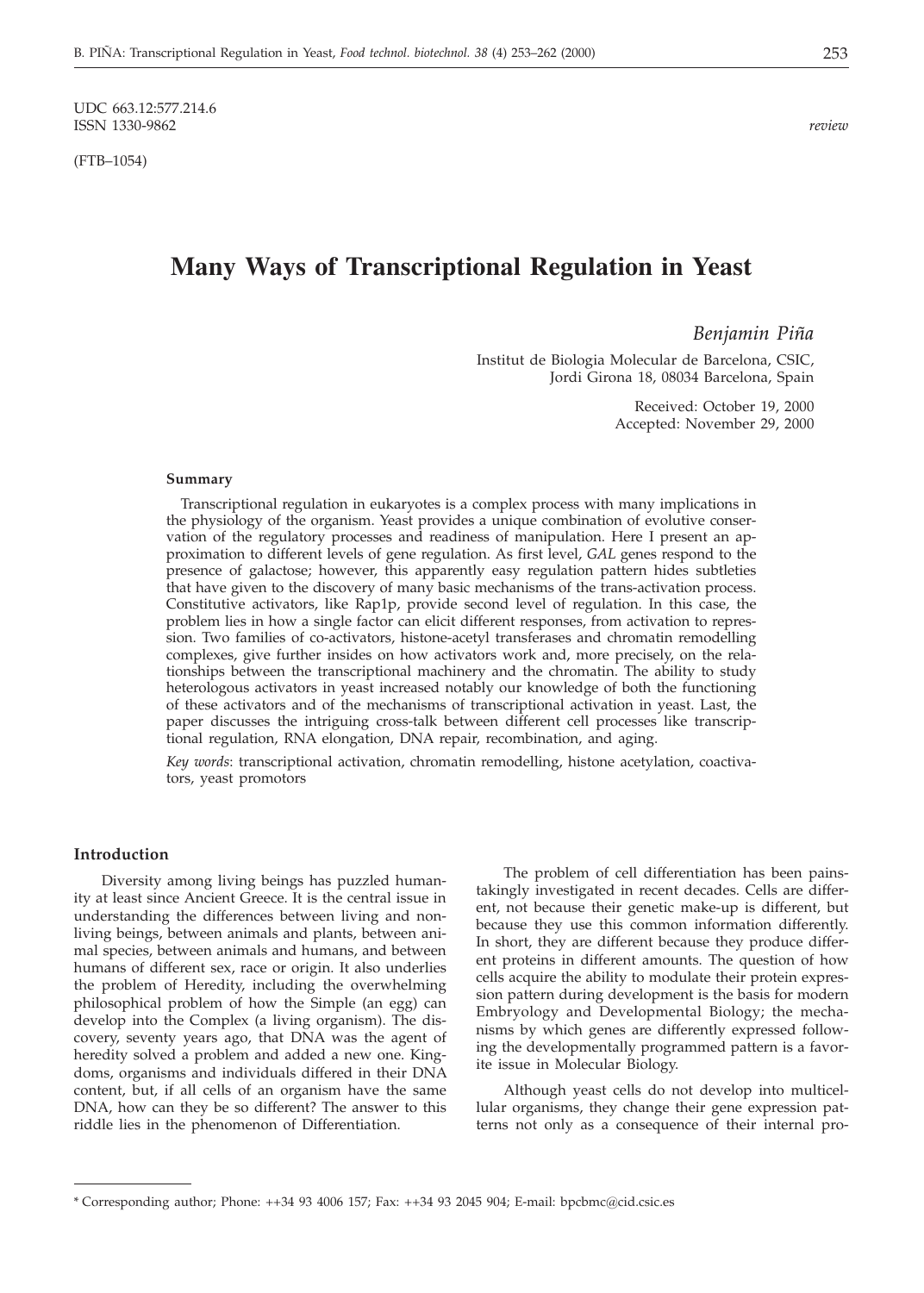gramme (cell cycle, sporulation *etc*.), but also in response to external signals such as environmental changes. The mechanisms involved in transcription regulation are so well preserved among eukaryotes that in many cases it is possible to combine components from many different origins (yeast, flies, mammals...) and still recover at least part of their aggregate function – although yeasts and vertebrates, for example, diverged more than half a billion years ago. Add to that the ease of genetic manipulation of yeasts, and the inescapable conclusion is that yeast has been, and will be for many years, a first-choice model for studying mechanisms of regulation of gene expression in eukaryotes.

## **1. Basic Activation: the** *GAL4* **System**

The budding or baker's yeast, *Saccharomyces cerevisiae*, utilizes a variety of sugars as sources of carbon and energy. However, growing on any carbon source other than glucose or fructose requires profound changes in the expression pattern of many genes, which are normally repressed when cells grow on either of these two sugars. This switch from growing on glucose to using other sugars was one of the first regulatory issues studied in yeast (or in any other eukaryote) at a molecular level ((*1*), see also Breunig, this issue). Surprisingly, or maybe not, we still ignore many clues governing this apparently simple process.

Growing on galactose, an epimer of glucose, should have been particularly easy, given its structural similarity to glucose. However, it was not so easy: no less than 12 genes (the *GAL* genes) are required to fulfil this mission; on addition, most of them are so tightly regulated that their expression levels are below detection in the presence of glucose, regardless of the absence or presence of galactose (*1,2*)*.* The understanding of this process has advanced enormously our understanding of eukaryotic regulatory proteins; still, many of their subtleties are as yet unknown.

Expression of *GAL* genes depends upon the presence of specific DNA sequences upstream from their coding region, the so-called promoter region. These sequences, called UASgal, serve as recognition sites for a DNAbinding protein, Gal4p. Transcription of *GAL* genes requires binding of Gal4p to the UASgal sites in their promoters. Since the transcription of Gal4p itself only occurs in the absence of glucose, this explains the lack of transcription of the *GAL* genes when cells grow in glucose. This dual system, a protein (the activator) able to bind to specific DNA sequences in the promoter of target genes (enhancers or UASs), constitutes the first level of transcriptional regulation for many genes (*3*); these genes are transcribed if the activator is bound to their promoters, and silenced if it is not.

However, things are never simple. In the absence of glucose (that is, growing in another carbon source) Gal4p is transcribed and binds to the UASgal sites, but, if there is no galactose in the medium, transcription of *GAL* genes is still abolished. This implies the existence of a secondary regulator, in this case a repressor, that would prevent Gal4p from activating transcription of *GAL* genes in the absence of galactose. This repressor was characterized as Gal80p, a protein that binds to

Gal4p (not to DNA) and masks a critical part of the protein essential for activation (*1*). Two main messages can be drawn from this mechanism: gene regulation works both by activation and repression processes, and binding to DNA is not sufficient to activate transcription in all cases. Further studies demonstrated that Gal4p, like many other activator proteins, has two functional domains that are physically and genetically separable: binding to DNA, which is brought about by the DNA binding domain, and activation of transcription, which is accomplished by a different portion of the protein called the activation domain (*4*). Most activators (including Gal4p) have more than one activation domain. Apparently, Gal80p prevents functioning of the main activation domain of Gal4p, located at the very C-terminal end of the protein (*2*). In the presence of galactose, the repressive action of Gal80p is suppressed by its interaction with Gal3p, through a mechanism which is still not completely understood. Gal3p is structurally similar to the yeast galactokinase (Gal1p), but it lacks galactokinase activity. The current model is that Gal3p (and, at a lower rate, Gal1p) synthesizes some galactose derivative required for the inactivation of Gal80p and so for the induction of *GAL* genes, but the nature of such an inducer is still elusive (*2,5*). The complex network of positive and negative signals controlling the different *GAL* genes is depicted in Fig. 1. Of this entire network, only five genes are functional enzymes (including a permease); the rest controls their functioning.

A pivotal aspect of the regulation of *GAL* genes is the absence of Gal4p when cells grow on glucose. This is again a general problem of transcriptional regulation: who regulates the regulators? In this case, Gal4p regulation is a subset of the general system of glucose repression, which affects hundreds of genes on the yeast genome (*6*). The key factor for glucose repression of *GAL* genes is Mig1p. This is a DNA binding protein that binds to specific sequences in promoters of genes repressed by glucose, including the *GAL4* gene promoter. But, unlike Gal4p, Mig1p is a repressor, preventing transcription of genes when bound to their promoters (*6*). Mig1p requires for its repressive function two co-repressors, Ssn6p and Tup1p, which, like Gal80p, do not bind to DNA, but to Mig1p itself (*7*). The *MIG1* repression system is shown in Fig. 1. Mig1p is inactivated by phosphorylation by the SNF1 kinase complex; this complex is inactivated by autophosphorylation, which is in turn induced by the presence of glucose in the medium. The details of this inactivation of the SNF1 complex are yet unknown (Fig. 1, *6*).

Third, and equally general, question on *GAL* gene regulation is why gene transcription is facilitated by the binding of Gal4p (or, for that matter, of any transcriptional activator) to the promoter. Activation domains from Gal4p and other activators have a modular nature, in the sense that they transform any DNA binding protein (whatever its original function of origin) into a transcriptional activator when fused to it (*4*). But this is only part of the problem, because we still do not know why they do so. A partial answer to this question came from the observation that transcriptional activation by Gal4p requires the presence of another gene product, Gal11p, which acts as a co-activator, *i.e.* a factor that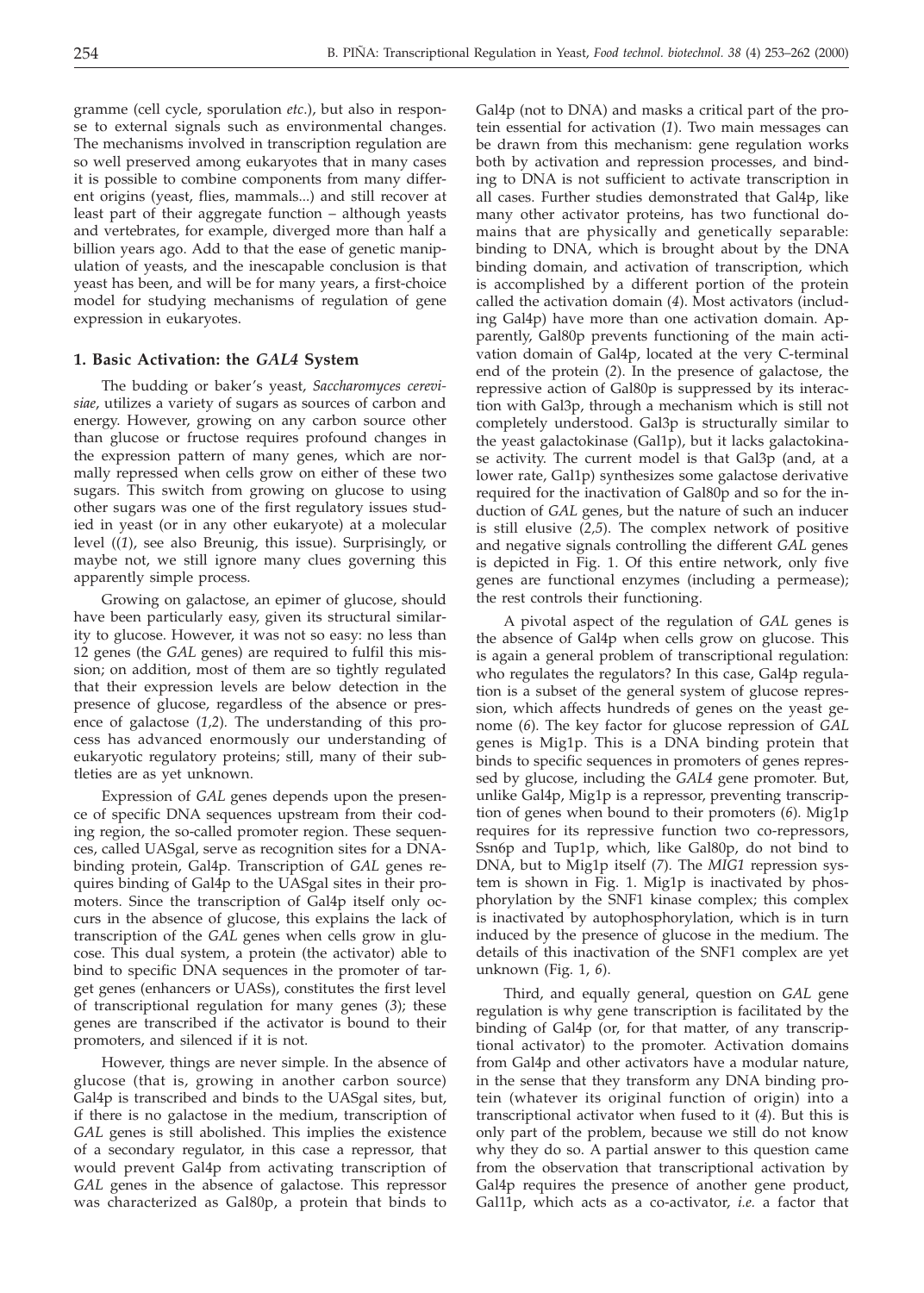

Fig. 1. Regulatory network of GAL genes. The scheme indicates transcriptional activation  $(\downarrow)$ , repression  $(\perp)$  and enzymatic activities ( $\downarrow$ ). Physical transfer (*e.g.* sugar transport) and chemical modifications (*e.g.* phosphorylation) are represented by thick arrows  $(\rightarrow)$ . Question marks indicate steps whose peculiarities are still unknown. For example, we do not know the nature of the inducer that indicates the presence of galactose or glucose in the medium, or the exact roles of Gal3p and Glc7p

helps activators to activate (*8*). Gal11p turned out to be an integral part of the RNApol II holoenzyme, linking activation with at least one component of the enzymatic machinery that synthesizes mRNA (*8,9*). However, this link is still controversial (see below), and the activation by Gal4p is modulated by other factors, like phosphorylation of Gal4p itself, that we do not yet understand (*10*).

#### **2. The Hand that Rules the Cell: Rap1p**

The *GAL* gene system is paradigmatic of the regulation of many genes that are only expressed when required and silenced (at a major or minor level) when they are not necessary. There is a bunch of yeast gene systems controlled in a similar (but not identical) way, including the *PHO4* system (acid phosphatases only expressed when there is a shortage of inorganic phosphate (*1*), Gregory *et al.*, this issue), the *GCN4* system (all enzymes involved in amino acid biosynthesis, only expressed upon amino acid starvation (*11*)) and the *HAP1* system (activated by the presence of oxygen (*3*)), only to mention some of the best characterized ones.

Though important for cell survival in the ever-changing environmental conditions, all these systems represent a small portion of the transcriptome, *i.e.* the collection of transcripts present in the cell under given conditions. Micro-array experiments demonstrated that the exponentially growing yeast cell contains, on average, a single transcript or less for most genes (*12*). Only three functional categories of genes escape from this low transcription pattern: cellular organization (including organelles, membrane protein and the like), energy (glycolysis and respiration, including genes regulated by *HAP1*, since the reported experiments were done in the presence of oxygen) and, above all, protein synthesis, including ribosomal proteins. These three categories make up for most of the transcriptome.

A single yeast cell contains 200,000 ribosomes, on average. Since *S. cerevisiae* can divide as fast as once every two hours, in order to maintain this figure cells need to synthesize ribosomes at a rate of 30 per second. Yeast ribosomes contain 78 different ribosomal proteins, coded by 137 genes (many genes are duplicated, coding for nearly identical proteins), plus 4 rRNA molecules; no wonder, then, that this is the most heavily transcribed set of genes in the genome (*13*). Analysis of the promoter of the ribosomal protein genes (rp genes) demonstrated that most of them contained a 14-base sequence motif that was called UASrpg (*14*). The factor binding to this sequence is Rap1p.

The cloning and characterization of Rap1p led to several surprising conclusions. Rap1p was found to bind not only to rp genes, but also to many genes codifying for glycolytic enzymes (also a heavily transcribed gene set) and, most surprisingly, to yeast telomeres, where it was required not for transcription, but for transcriptional repression, called silencing in this particular context (*15,16*). The role of Rap1p as a silencer is not exclusive to the telomeres, since two normally silent loci, *HML* and *HMR*, involved in the mating type switch, also require binding of Rap1p to their regulatory regions in order to stay silenced. This dual function of Rap1p justi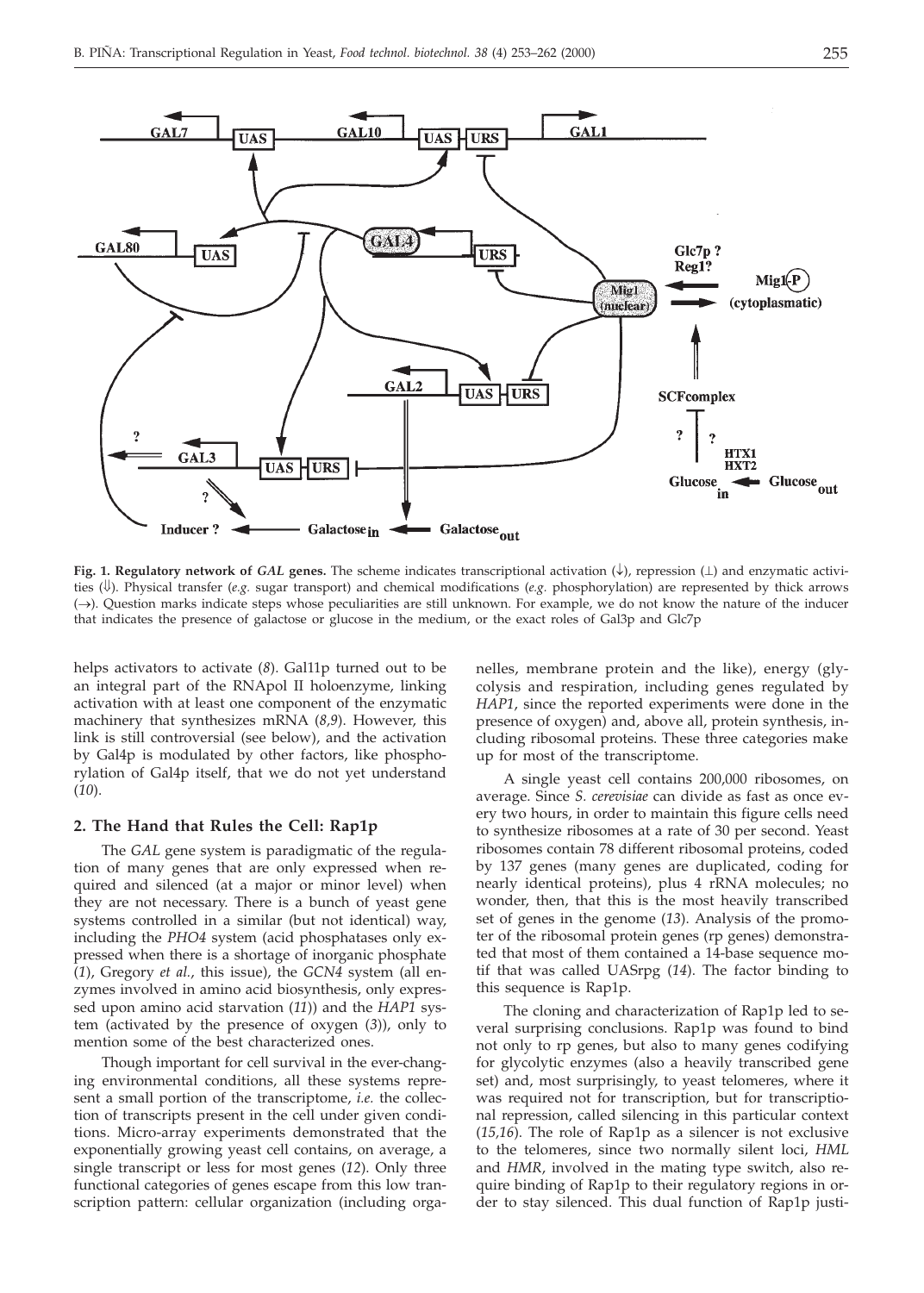fies its acronym (*R*epressor-*A*ctivator *P*rotein) (*15*). Fig. 2. exemplifies the panoply of genes whose regulation depends on Rap1p, either as activator or as repressor.



**Fig. 2. Regulatory activity by Rap1p.** There are at least four groups of genes regulated by Rap1p, both as activator (rp and glycolytic genes, right) and as repressor (telomeres and subtelomeric genes and HMR and HML loci, left); there are many other genes with Rap1p binding DNA sequences; it is assumed that in these genes, Rap1p acts as activator. Coactivators and DNA-binding proteins also involved in the regulation of some (or many) genes for each group are also indicated

The understanding of the dual function of Rap1p has developed a new field of understanding of how the environment of a given binding site can modulate the function of the protein that binds to it. Silencing by Rap1p requires the presence of the SIR complex, which acts as a co-repressor. This complex, made up of three subunits, Sir2p, Sir3p and Sir4p, binds to Rap1p and, most probably, also to the histones (see below) to create a unique structure on the yeast telomeres that is refractory to transcription (*17,18*). This is called telomere position effect, or TPE. The TPE is intimately linked to a special compartmentalisation of the telomeres inside the yeast nucleus: yeast telomeres are grouped in four o five »bouquets« physically linked to the nuclear membrane (*19*). Any alteration of this highly specific structure results in the loss of the TPE and of the Rap1p-mediated telomere silencing. Silencing of the *HMR* and *HML* loci is somewhat different, since it depends on a fourth corepressor (Sir1p) and on the presence of a nearby ORC (Origin of Replication Complex) site, in addition to the Rap1p binding sites and the SIR complex. All these elements are thought to produce also a specific chromatin environment required for the silencing of the loci (*20*).

Yeast genomic analysis revealed UASrpg sites in the promoters of hundreds of genes, in addition to the two above-mentioned glycolytic-enzyme and rp-gene sets (*21*). Given the high concentration of Rap1p molecules in the cell nucleus and its great affinity to its cognate DNA sites, it is most probable that all these sites are occupied *in vivo*. For some of them, it is known that their transcription depends to some extent (sometimes exclusively) on the presence of the UASrpg. For most Rap1pdriven glycolytic enzyme gene promoters, UASrpg sites are immediately adjacent to DNA sequences recognized by another activator protein, Gcr1p. Removal of either UASrpg or Gcr1p-binding sites causes a dramatic loss of transcription on the gene, indicating that both factors are required for activation in these promoters. Binding of Gcr1p to its DNA recognition sequence requires a molecule of Rap1p bound in the immediate vicinity; in these promoters, Rap1p works as a poor activator on its own (*22*). Gcr1p is not a »true« activator, either: what does the job is Gcr2p, a co-activator that binds to Gcr1p when it binds to DNA (*22*). As in the telomeres, Rap1p acts in these promoters as a milestone, defining a DNA sequence where the active complex (in this case, an activator complex) is built.

Of the known 137 rp genes, 119 of them contain Rap1p DNA binding sequences on their promoters (*14*). There is very little doubt that Rap1p itself is the main activator in these heavily-transcribed genes, which contrasts with the above-described roles of Rap1p as a repressor or as a weak activator helping other activators to bind DNA. Most rp gene promoters encompass two or more UASrpgs in tandem, a disposition that increases 10-fold or more the activation potential of UASrpgs, a phenomenon called transcriptional synergism. Synergism is a common property of many transcription factors. In most cases, like Gal4p, individual protein molecules co-operate to bind DNA, the DNA-recognizing functional unit being a homo- or heterodimer (*23*). However, this is not the case for Rap1p, which binds single and multimerized DNA sites with the same affinity (*24*). Available data indicate that synergism between adjacent Rap1p molecules is due to co-operative interaction with some components of the transcriptional machinery (perhaps a co-factor), which would be responsible for the increase in transcriptional response. This is also the favored explanation for the amazing fact that activators that never meet in nature (like activators from vertebrates or flies combined with yeast factors) can synergize to activate transcription in many cellular systems (*23,25*).

The ability of different transcriptional activators to interact with different cofactors and thus modulate their effects on transcriptions has another intriguing aspect. As these cofactors do not recognize DNA sequences, the question is how the same factor can interact with different cofactors in different DNA contexts. A simple situation is that a single activator molecule cannot interact with some of these cofactors (the standard explanation for synergism), but for many genes this explanation does not apply. A very suggestive mechanism is known as the allosteric effect of DNA on transcriptional activators (*26*). Following this model, some activators can bind to several versions of their DNA binding sequence, and do so by altering their structural conformation. Cofactors, as well as some components of the transcription machinery, would recognize this structural alteration, and would be able to translate this information into different levels of activation or repression. This model is well documented for mammalian steroid receptors (among other mammalian factors (*26*)), but there is evidence that a similar phenomenon applies to the different binding sites for Rap1p in yeast (*27*). A simplified version of the allosteric regulation model is shown in Fig. 3.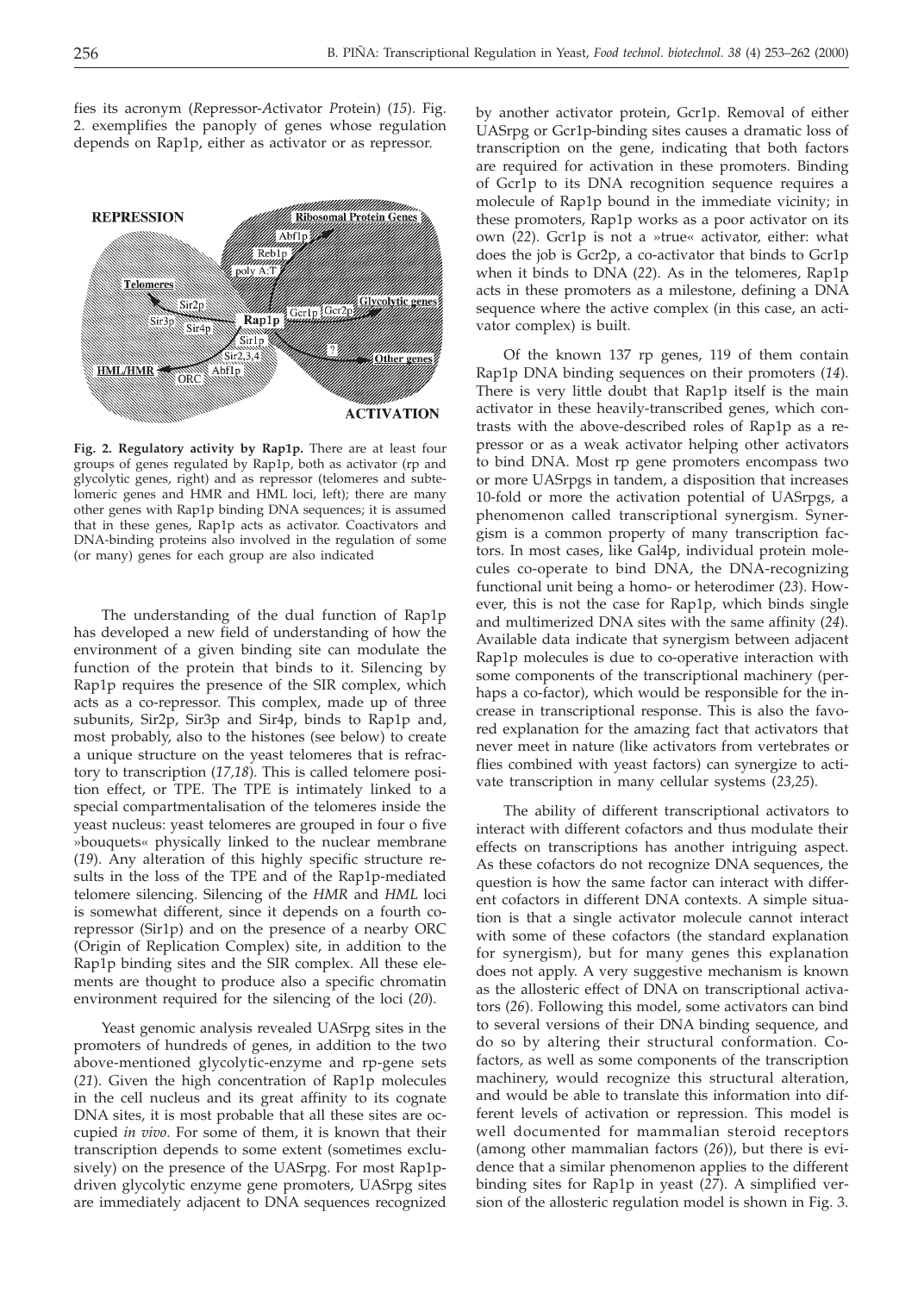

**Fig. 3. Model for allosteric modulation of transcription activation by the DNA binding sequence.** The model proposes that, in solution, the activator does not achieve its active conformation. Its binding to two versions of its DNA recognition sequences (sites 1 and 2) results in alternative conformations; these conformations determine its ability to bind to cofactors (coactivators or corepressors) and/or its ability to activate transcription. Although in the figure the active conformation of the activator is a dimer, this is not a necessary prerequisite

## **3. A Complex Saga: the SAGA Complex**

The requirement for factors other than activators to activate transcription of eukaryotic promoters arose from both genetic and biochemical data (*28*). In the search for these putative coactivators (also called adaptors or mediators), the availability of sophisticated genetic tools in yeast proved decisive. Several yeast-based genetic screens were set in order to identify and then characterize genes needed for the function of activators. These screens gave in most cases apparently disparate results; in the end, they only demonstrated the interconnection of transcription with different cell functions, like DNA repair or replication.

A property of many activators (including Rap1p and Gal4p) is that their excess is toxic for the cell. This phenomenon, called squelching, was first observed in cultured mammalian cells, but also extends to yeast cells (*29*). The standard explanation for this is that the excess of activator drains some key transcription factors which are then insufficient for attending the requirements of some vital promoters. This is a target for genetic screening, for a mutation of some of these limiting factors may in principle debilitate its interaction with the excessive activator and so free some of it for other necessities. Using this line of reasoning showed how a series of new factors, dubbed the *ADA* genes, were cloned (*29,30*).

Mutations in the *ADA* genes weakened the activation potential of some activators, including Gcn4p, but left others, like Gal4p, intact. They also impaired activated (but not basal) transcription in *in vitro* transcription experiments (*29*). But their nature remained a mystery until one of them was found to be identical to Gcn5p, the yeast homologue of the then-recently cloned *Tetrahymena* histone acetylase (*31*). The ADA proteins, including Gcn5p, are part of a large and ever growing complex, which includes, among other factors, some long-known factors cloned because they alter transcription of the yeast retro-transposon Ty, called SPTs. This complex of SPTs, ADAs and Gcn5p with histone acetylase activity is called the SAGA complex (*32*). As far as we know, it may easily surpass a million Daltons in molecular weight, including factors able to bind to the activator domains of many activators, and also proteins called TAFs, closely linked to the TATA-binding protein TBP. Since recruiting of TBP seems to be a rate-limiting step for transcription of many promoters (*33*), this provides an elegant mechanism of how binding of activators may influence transcription *via* the bridge of SAGA members. The importance of the histone acetylase activity of the SAGA complex will be discussed below.

Whereas transcriptional regulation by Rap1p or Gal4p might be considered as a nicety of the yeast system, not necessarily relevant for understanding regulation in higher eukaryotes, this argument ceases when we consider the SAGA complex. Table 1 shows several histone-acetylase complexes from yeast, *Drosophila* and humans. From these complexes, SAGA and the related ADA complex (*32*) associate with transcriptional activa-

Table 1. Chromatin modifyng complexes in yeast, *Drosophilia* and humans<sup>a</sup>

|                          |             | Yeast                                | Drosophilia                        | Human                        |
|--------------------------|-------------|--------------------------------------|------------------------------------|------------------------------|
| Histone<br>acetylation   |             | <b>ADA</b><br><b>SAGA</b><br>NuA3    |                                    | TFTC<br><b>STAGA</b>         |
|                          |             | NuA4<br><b>vTFIID</b><br>Elongator   | dTFIID                             | hTFIID                       |
|                          |             | Hat1                                 |                                    | hHat1<br>p/CAF<br>p300/CBP   |
| Chromatin<br>remodelling | SWI/SNF     | SWI/SNF                              | Brahma                             | hBRM<br><b>BRG</b>           |
|                          |             | RSC <sub>1</sub><br>RSC <sub>2</sub> |                                    |                              |
|                          | <b>ISWI</b> | ISW1<br>ISW <sub>2</sub>             | <b>NURF</b><br><b>CHRAC</b><br>ACF | <b>RSF</b><br>hCHRAC<br>hACF |
|                          |             | <b>INO80?</b>                        |                                    |                              |

<sup>a)</sup> Complexes putatively homologous are shown in the same row

tion. A further complex, the elongator, appears to be required for the progression of the RNApol II through the coding sequence (*34*). In vertebrates, in addition to putative SAGA or ADA homologues (TFTC and STAGA), the polypeptide CBP/p300 has some sequence homology to Ada2p, one of the ADA proteins, as well as its histone acetylase activity. CBP/p300 was characterized as required for activation mediated by the CREB factor, and activates transcription in response to the cAMP levels, much as Gal4p activates when galactose is present (not necessarily through the same mechanism). CBP/p300 is a coactivator for many mammalian activators, like nuclear receptors, c- Jun, c-Fos, c-Myb, MyoD, in addition to CREB (*35*). Apparently, this polypeptide contains many functions that in yeast are separated into several proteins.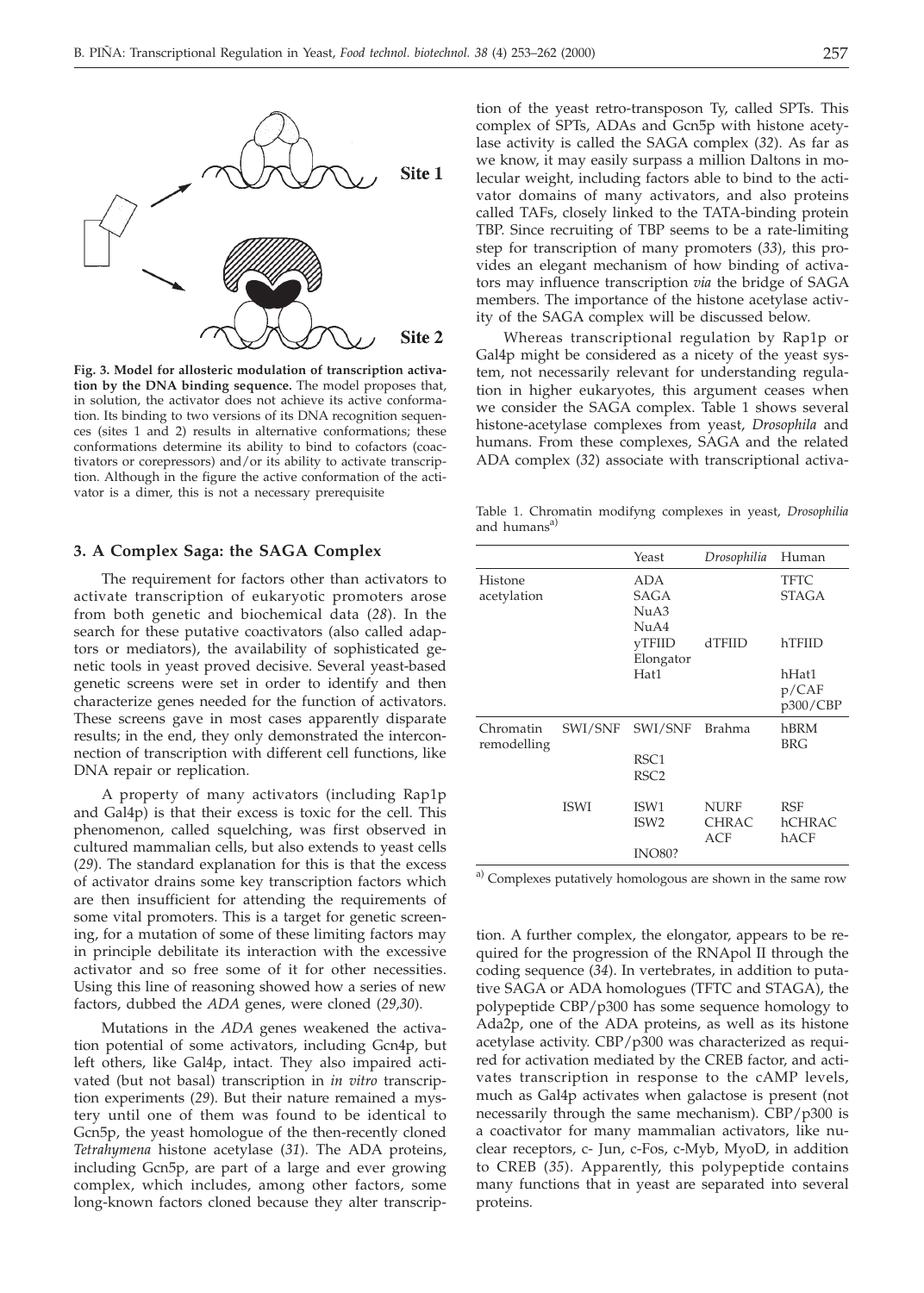# **4. When an Irresistible Force Meets an Immovable Object: Transcription on Nucleosomes**

Eukaryotic DNA is wrapped around histone octamers forming nucleosomes. This highly stable structure poses a physical constraint on all cell activities requiring handling of DNA, like repair or replication of transcription (*36*). Chromosome-organized templates are not transcribed *in vitro* unless specific factors are added to the reaction (*37*). Even the path of DNA around the histone octamer affects phenomena like binding of transcription factors (*38*) or viral integration (*39*). For many proteins, nucleosomal DNA is simply not accessible.

However, transcription occurs. The biochemical search for nuclear fractions able to allow *in vivo* transcription of nucleosomal templates gave rise to a handful of related but not identical complexes, which could in some way alter nucleosome structure on addition of ATP (*40*). In parallel, a series of yeast mutations that impaired transcription of some genes, notably those involved in the mating type switch (SWI mutants) are suppressed by some point mutations in histone genes (SIN mutations), suggesting that *SWI* genes were required for nucleosome remodeling (*41*). In the end, the two ends met: Swi2p turned out to be a chromatin-dependent ATPase and member of the so-called SWI/SNF complex, functionally related to *Drosophila* complexes able to disrupt chromatin *in vitro* (*40*). The world of chromatin remodeling complexes is already crowded, and the number of new components is still increasing. Table 1 shows different chromatin remodeling complexes from yeast, *Drosophila* and humans. This list only includes two of the main families of chromatin remodeling complexes that are thought to exist in eukaryotic cells. These families differ in their crucial component, a chromatin-dependent ATPase. These complexes are not completely redundant (actually, some of them are essential), so they are thought to fulfil different functions in the cell, though there is little doubt that some cross-function exists (*40*). Anyway, chromatin-remodeling complexes help binding of some activators, like Gal4p or the *Drosophila* GAGA factor, to nucleosomal DNA *in vitro*. A similar function is likely to occur *in vivo* (*42,43*).

An element considered crucial to the understanding of chromatin structure and dynamics is the enzymatic modification of histones. Histones can be phosphorylated, acetylated, ubiquitinated, ADP-ribosylated or methylated. From all these post-translation modifications, the best known in terms of its relationship with nucleosomal structure and its interaction with different proteins is the acetylation of N-terminal lysine residues of the core histones H2A, H2B, H3 and H4 (*44*). It has long been known that transcriptionally active was more heavily acetylated than transcriptionally inactive chromatin, but a more detailed link between acetylation and activation only arose with the discovery of the SAGA and other histone acetyltransferase (HAT) complexes (*40*, Table 1). HAT and chromatin-remodeling complexes apparently reinforce each other, since mutations in some components of the SAGA complex become lethal or very serious in genetic backgrounds deprived of the SWI/ SNF complex (*45*). Fig. 4 shows a multi-step model of

transcriptional activation, and suggests a role for the different chromatin modifiers. The strict sequence of the concerted action of these two types of complexes is still obscure (*46*), but it is probably the same in most eukaryotic genes. An interesting property of this system is that none of the multiple complexes that contribute to transcriptional activation seem to be absolutely required for all genes: some promoters seem to be more sensitive than others to the lack of a given complex. This is true even of TAFs (see below and Fig. 4), which are thought to be at the heart of transcriptional activation machinery (*47*).

As histone acetylation promotes transcription, removal of acetyl groups from the N-terminal histone »tails« is a hallmark for transcriptional repression (*48, 49*). Histone deacetylases (HD) also occur in complexes, and are related to several processes of transcriptional silencing (*49*). For example, one of the Sir proteins, Sir2p, is a NAD-dependent histone deacetylase (*50*). A member of the SIN family, *i.e.* suppressors of mutations on the SWI/SNF complex, Sin3p, forms a complex with the best-known yeast HD, Rpd3p (*49*). This suggests that with high levels of acetylation, chromatin-remodeling complexes are not so necessary for transcription. In addition, the glucose-repression related complex Tup1/ Ssn6 binds preferentially to non-acetylated histones (*51*). In mammalian cells, some factors can act both as transcriptional activators or repressors depending on whether they bind an HAT or an HD complex. This is the case, for example, for nuclear hormone receptors, where the shift from one function to the other depends both on the ligand and on the DNA site they bind to (*52*).

# **5. Guest Stars: Heterologous Activators Working in Yeast**

Yeast activators function when transferred to other eukaryotic systems. However, the converse is not necessarily true: although a variety of activators can be transferred from one system to another without loss of function, many transcriptional regulators from multicellular eukaryotes either do not work in yeast or have different characteristics (*53*). Many useful information about the transcriptional activation mechanisms in eukaryotes come from the study of which activators work in yeast, which ones do not, and why transcription patterns differ from one system to another.

A particularly successful field in this category is the study of nuclear receptors. Nuclear receptors form a large family, with members in all animals from *C. elegans* to vertebrates, but are absent in yeast (*54*). An especially well-known subset of this family are the vertebrate steroid hormone receptors (SHRs), which command many complex physiological responses to the presence of small ligands of the steroid family. SHRs exert their function by activating or repressing specific genes in the target cells, and were among the first mammalian activators recognized as such (*55*). A short DNA sequence, the hormone responsive element or HRE, is necessary and sufficient for conferring hormone responsiveness on any homologous or heterologous promoter; as it is the case for UASgal, HREs are functional as inverted repeats (*54,55*).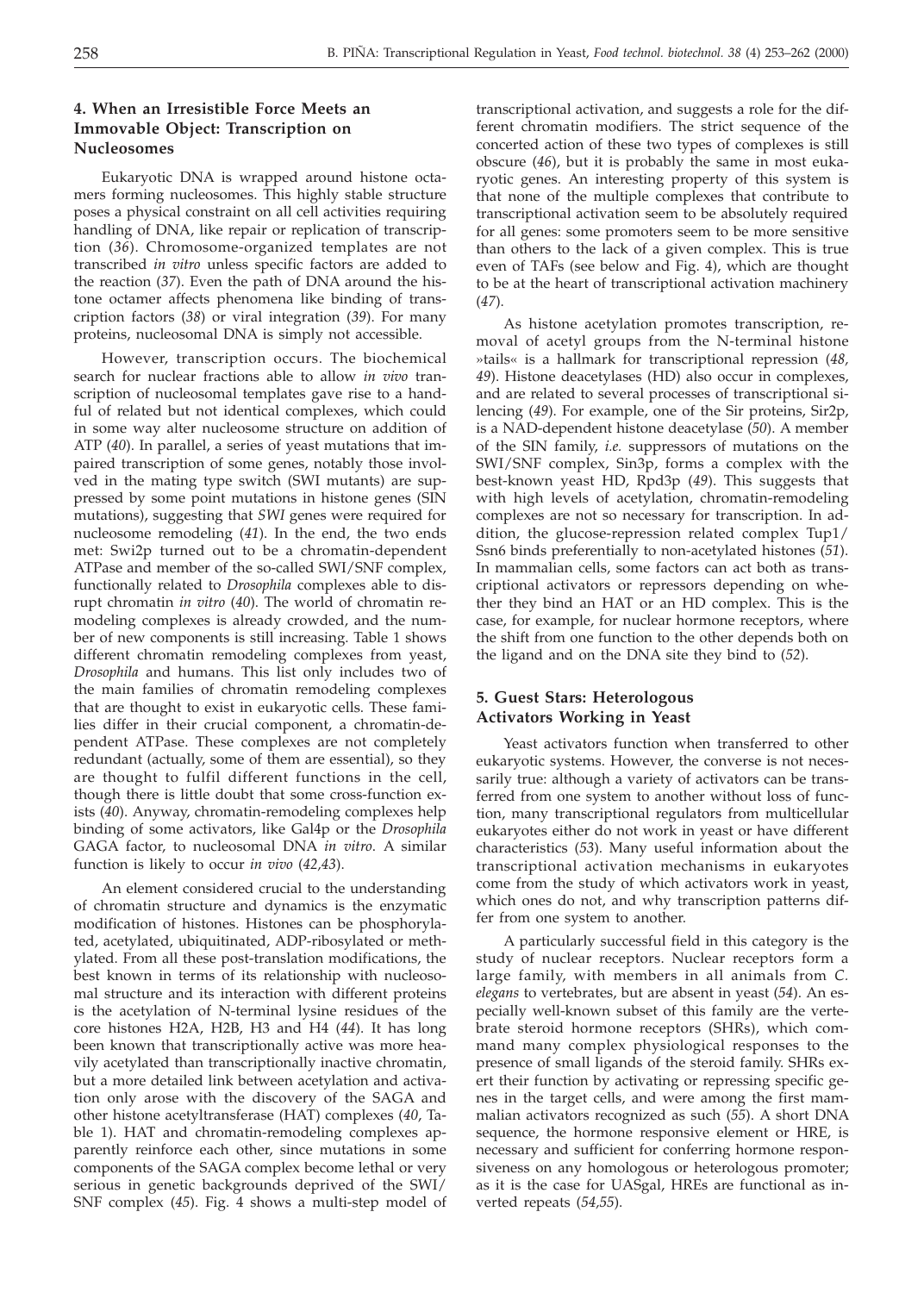

**Fig. 4. Multi-step model of transcriptional activation in chromatin. A)** In the absence of activator, nucleosomes adopt a closed conformation. It is likely that some ubiquitous remodeling function is required for binding of activators to their recognition sites (white boxes); this activity may well be the abundant ISWI complex. **B)** The binding of the activator helps recruiting histone-modifying complexes (here exemplified by SAGA), which acetylate histone tails (stars). **C)** Acetylated histones and the presence of the activation domain are thought to recruit further chromatin remodeling complexes (probably SWI/SNF) and destabilize chromosomes; the combined action would attract the mediator complex (SRB/MED) and would allow TBP to bind TATA boxes. TAFs, the rest of the TFIIs, and the RNApol II would bind to this open promoter (nucleosomes with stripes) and start transcription. A complex termed Elongator, structurally similar to the mediator, appears to be required for transcription to proceed

The mechanism of transcriptional induction through SHRs received an enormous boost when it was discovered that these receptors work in yeast. Ligand-free SHRs are associated with a large multiprotein complex of chaperones, and get free to bind DNA upon the addition of the ligand (*55*). Although the mechanism for this process was deduced in mammalian cells, its details were only elucidated in the yeast system. This mechanism relies upon the binding of the aporeceptor to the mammalian chaperone protein Hsp90, the role of which is covered by the yeast homologue Hsp70p. Removal of the portion of the protein that interacts with Hsp90 (or Hsp70p) results in a constitutive activator, no longer dependent on the presence of hormone. However, the lack of Hsp70p (something that can only be done in yeast) results in a partially inactive receptor, indicating that Hsp90 (and Hsp70p) contributes not only to repress the aporeceptor, but also to its correct folding (*55*). For most

SHRs, the complex of the aporeceptor with chaperone proteins remains in the cytoplasm, and the addition of hormone permits the SHR to enter the nucleus. Although details differ, a similar mechanism is found for several regulatory mechanisms in yeast, such as Mig1p (*6*, Fig. 1). This demonstrates the functional similarity of transcription regulation in all eukaryotes.

Second aspect of the hormone response that has been specially favored by the transfer of the system to yeast is the study of its relationship with chromatin. Many hormone-responsive gene promoters have a distinct nucleosome positioning over their HREs. The best known case is the mouse mammary tumor virus (MMTV) promoter, where a single positioned nucleosome (called nucleosome B) covers all its five HREs, as well as the palindromic binding site for another transcription factor, NF1 (*56*). The receptor and NF1 synergize to activate the MMTV promoter, and NF1 appears to require receptor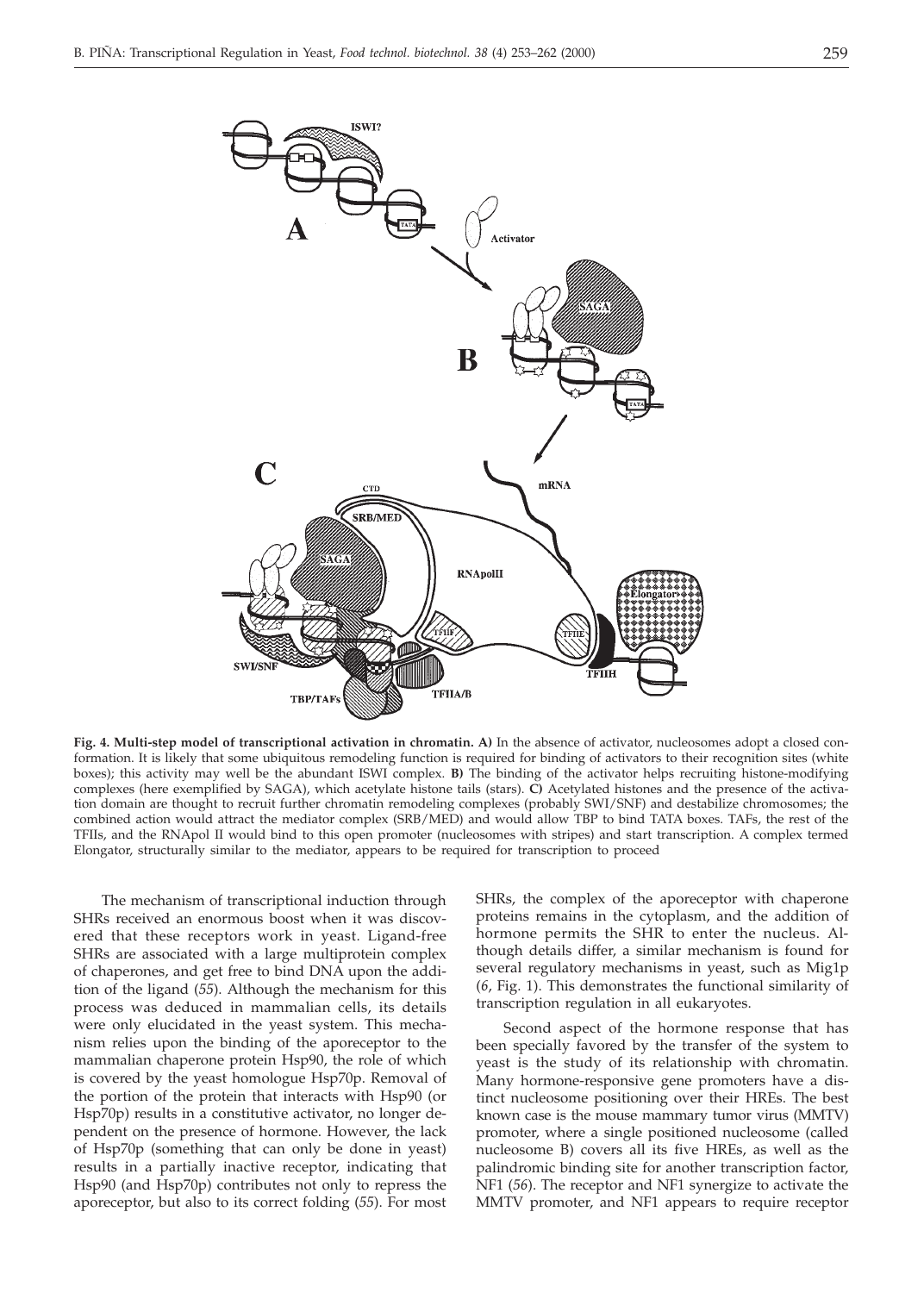binding to the HREs to bind its cognate site in this promoter. Interestingly, NF1 is unable to bind this site *in vitro* in the reconstituted nucleosome B, whereas the receptor can bind the HREs in the same conditions (*38*). This system can be reproduced in yeast with amazing fidelity. The MMTV promoter is functional in yeast, conserves the positioning of nucleosome B, and excludes NF1 in the absence of ligand or receptor. NF1 and the receptor are mutually required to activate transcription; in the case of NF1, this function only needs its DNA binding domain (*46*). These interactions depend on the integrity of nucleosome B: in derivatives of the MMTV promoter where nucleosome positioning is not favored, or in conditions of histone depletion (a condition only feasible in yeast), NF1 and the receptor not only do not synergize, but may simply compete for binding to DNA (*57*). NF1 is thought to have an ancillary role on MMTV activation, fixing the »open« status of nucleosome B (*46*). This mechanism may be of general importance for many mammalian and yeast promoters, since DNA-binding proteins with very little or no activation properties may help »true« activators (or repressors) only by their binding to DNA sites and their fixation of open conformation of key nucleosomes. For example, this could be the main role of Rap1p in some promoters.

The transfer of vertebrate activators to yeast has contributed decisively to the definition of activation domain. Many activation domains are of the so-called »acidic type«, including many acidic amino acids, sometimes forming part of an amphypathic  $\alpha$  helix. However, some activation domains are rich in other amino acids, like proline (NF1) or glutamine, which work much less efficiently in yeast (*58,59*). However, many activators (including Rap1p and the hormone receptors) do not show any relevant feature on their activation domains, defined as the portion of the protein that renders it transcriptionally inactive when removed.

# **6. The Cell Wide Web: Interactions between Transcription Activation, RNA Elongation, Recombination, DNA Repair and Aging**

Generally speaking, transcriptional regulation consists of the modulation of an enzymatic activity, RNA polymerase II (RNA pol II). Yeast RNA pol II is composed of 12 subunits, which are conserved through all eukaryotes (*28*). This multiprotein complex is able to transcribe DNA into RNA with great accuracy on its own, but it does not distinguish between true promoters and non-coding DNA sequences. Promoter recognition depends on the general transcription factors TBP, TFIIB, TFIIE, TFIIF and TFIIH, some of which are composed of several polypeptides (*28*). TBP, the TATA-box binding protein, forms a huge complex by its interaction with several proteins, the TAFs. A unique feature of the largest RNApol II sub-unit, an extended and repetitive Cterminal domain, CTD, also serves as anchorage point for an even larger complex, the so-called Srb/Mediator complex (*28,* see Fig. 4).

The presence of two large multiprotein complexes closely linked to the transcription machinery, the TAF complex and the Srb/Mediator complex, prompted the search for some of their components as targets for

transcriptional activation and repression functions. Some components of these complexes were previously characterized coactivators, like Gal11p, a member of the Srb/Mediator complex. At least five TAFs are also part of the SAGA complex, and another TAF, Swp29p, is part of the SWI/SNF complex. Mutations in several TAFs or Srb/Mediators result in specific loss of activation for certain activators, but not for others (much like SAGA mutations), indicating that different activators (different activation domains) interact with different components of the transcriptional machinery.

At least part of the transcriptional machinery, including some of the components involved in transcriptional regulation, appears to have important roles in other cell functions. Components of TFIIH are essential for nucleotide excision repair (NER); their lack of function increases mutation rate and, in multicellular organisms, including humans, premature aging (*28*). Histone acetylation appears to be also important for the fast repairing of mismatches occurring or detected upon mRNA synthesis (*60*). Stalled RNApol II molecules appear to be strongly recombinogenic; a suppressor of this effect is actually a member of the Srb/mediator complex, Med3p (*61*).

The relationship between transcription and DNA metabolism extends also to transcriptional silencing. The NAD-dependent histone deacetylase Sir2p is essential for the maintenance of the rRNA repeats in the nucleolus (*62*), whereas Sir4p and Sir3p are required for double-strand brake (DBS) repair (*63*). Conversely, a factor long associated with DBS repair, Ku, appears to be required for the maintenance of telomere structure and telomere silencing in *S. cerevisiae* (*63*). Lately, glutamineand proline-rich activation domains, supposedly non-acting in yeast, have been shown to stimulate DNA replication (*59*).

The relationship between transcription factors and aging exists not only in mammals (*28,64*), but also in yeast. An individual mother cell produces a finite number of daughter cells before senescing, number of which is determined genetically (*64*). Short lifespans are linked to lack of control of homologous recombination between rDNA repeats, which is strongly inhibited by Sir2p (*65*). However, the SIR complex as such (including Sir2p, Sir3p and Sir4p) appears also to contribute to the stability of rDNA repeats, by a different and still unknown mechanism (*65*).

Perhaps the most important lesson of the recent findings about transcription factors is that the cell uses a complex set of protein factors to perform an even more complex set of functions. This provides a beautiful example of functional economy, but complicates the study of these factors. From this point of view, transcriptional regulation is just another aspect of DNA metabolism, like DNA replication or repair, and many of the enzymatic activities required for any of these functions are likely to be required for the rest. There are chances that the network of common activities between these functions is going to increase, along with our knowledge of how eukaryotic cells function. The study of these functions in yeast provides a unique insight into mammalian processes where transcription, replication and DNA repair converge, such as development, aging and cancer.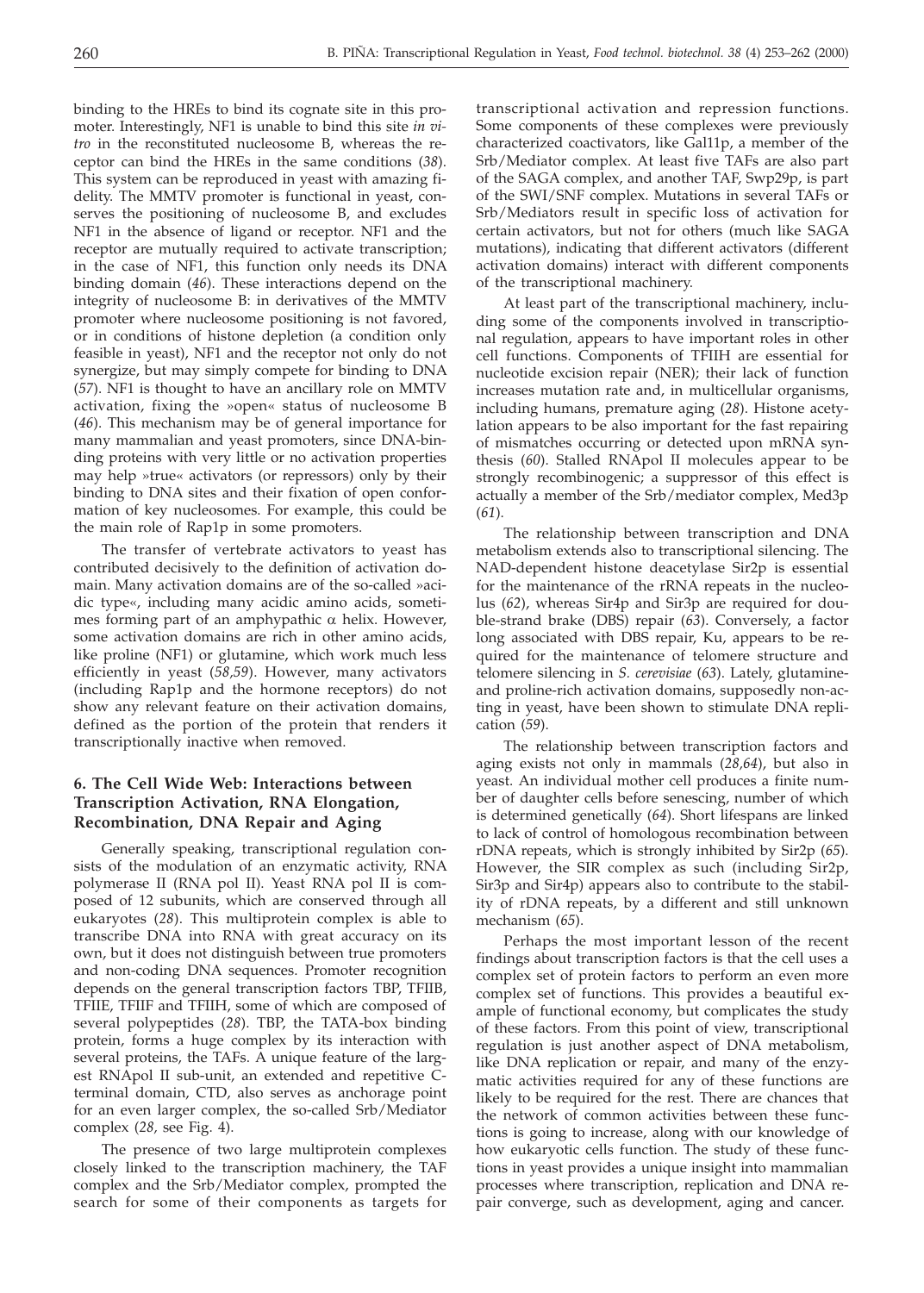### *Acknowledgements*

This work has been supported by the Spanish Ministry of Education and Science (PB95–0433 and PB98– 0469) with additional support from the Generalitat de Catalunya (SGQ97–062 and SGR99–189). This work was carried out within the framework of the Centre de Referència en Biotecnologia of the Generalitat de Catalunya.

## **References**

- *1.* M. Johnston, M. Carlson: *The Molecular and Cellular Biology of the Yeast Saccharomyces, Vol. 2,* E. W. Jones, J. R. Pringle, J. R. Broach, (Eds.), Cold Spring Harbor Press, Cold Spring Harbor (1992) pp. 193–282. P. D. Gregory, S. Barbarić, W. Hörz, Food Technol. Biotech
	- *nol. 38* (2000) 295–303. K. D. Breunig, *Food Technol. Biotechnol. 38* (2000) 287–293.
- *2.* D. Lohr, P. Venkov, J. Zlatanova, *FASEB J. 9* (1995) 777–787.
- *3.* L. Guarente, O. Bermingham-McDonogh, *Trends Genet*. *8* (1992) 27–32.
- *4.* W. V. Ding, S. A. Johnston, *Mol. Cell. Biol. 17* (1997) 2538– 2549.
- *5.* T. Suzukifujimoto, M. Fukuma, K. Yano, H. Sakurai, A. Vonika, S. A. Johnston, T. Fukasawa, *Mol. Cell. Biol. 16* (1996) 2504–2508.
- *6.* J. M. Gancedo, *Microbiol. Mol. Biol. Rev. 62* (1998) 334–361.
- *7.* D. Tzamarias, K. Struhl, *Nature*, *369* (1994) 758–61.
- *8.* S. Farrell, N. Simkovich, Y. B. Wu, A. Barberis, M. Ptashne, *Genes Dev. 10* (1996) 2359–2367.
- *9.* S. Bjorklund, Y. J. Kim, *Trends Biochem. Sci. 21* (1996) 335– 337.
- *10.* I. Sadowski, D. Niedbala, K. Wood, M. Ptashne, *Proc. Natl. Acad. Sci. USA*, *88* (1991) 10510–10514.
- *11.* A. Hinnebusch, In: *The Molecular and Cellular Biology of the Yeast Saccharomyces, Vol. 2*., E. W. Jones, J. R. Pringle, J. R. Broach, (Eds.), Cold Spring Harbor Laboratory Press, Cold Spring Harbor (1992) pp. 319–414.
- *12.* R. Jansen, M. Gerstein, *Nucleic Acids Res. 28* (2000) 1481–1488.
- *13.* J. R. Warner, *TIBS*, *24* (1999) 437–440.
- *14.* R. F. Lascaris, W. H. Mager, R. J. Planta, *Bioinformatics*, *15* (1999) 2657–2677.
- *15.* D. Shore, *Trends Genet. 10* (1994) 408–412.
- *16.* R. H. Morse, *Trends Genet. 16* (2000) 51–54.
- *17.* J. Cooper, *Curr. Opin. Genet. Dev. 10* (2000) 169–177.
- *18.* D. Shore, *TIBS*, *22* (1997) 233–235.
- *19.* F. Palladino, T. Laroche, E. Gilson, A. Axelrod, L. Pillus, S. M. Gasser, *Cell*, *75* (1993) 543–555.
- *20.* C. Boscheron, L. Maillet, S. Marcand, M. Tsaipflugfelder, S. M. Gasser, E. Gilson, *EMBO J. 15* (1996) 2184–2195.
- *21.* I. R. Graham, A. Chambers, *Nucleic Acids Res. 22* (1994) 124–130.
- *22.* X. Zeng, S. J. Deminoff, G. M. Santangelo, *Genetics*, *147* (1997) 493–505.
- *23.* Y. S. Lin, M. Carey, M. Ptashne, M. R. Green, *Nature*, *345* (1990) 359–361.
- *24.* F.-Z. Idrissi, J. B. Fernandez-Larrea, B. Piña, *J. Mol. Biol. 284* (1998) 925–935.
- *25.* M. Carey, Y. S. Lin, M. R. Green, M. Ptashne, *Nature*, *345* (1990) 361–364.
- *26.* J. A. Lefstin, K. R. Yamamoto, *Nature*, *392* (1998) 885–888.
- *27.* F. Z. Idrissi, B. Piña, *Biochem. J. 341* (1999) 477–482.
- *28.* M. Hampsey, *Microbiol. Mol. Biol. Rev. 62* (1998) 465–503.
- *29.* S. L. Berger, B. Piña, F. N. Silverman, G. Marcus, J. Agapite, J. Regier, S. J. Triezenberg, L. Guarente, *Cell*, *266* (1992) 251–256.
- *30.* B. Piña, S. Berger, G. A. Marcus, N. Silverman, J. Agapite, L. Guarente, *Mol. Cell. Biol. 13* (1993) 5981–5989.
- *31.* J. E. Brownell, J. Zhou, T. Ranalli, R. Kobayashi, D. G. Edmondson, S. Y. Roth, C. D. Allis, *Cell*, *84* (1996) 843–851.
- *32.* P. A. Grant, L. Duggan, J. Cote, S. M. Roberts, J. E. Brownell, R. Candau, R. Ohba, T. Owen-Hughes, C. D. Allis, F. Winston, S. L. Berger, J. L. Workman, *Genes Dev. 11* (1997) 1640–1650.
- *33.* M. Ptashne, A. Gann, *Nature*, *386* (1997) 569–577.
- *34.* G. Otero, J. Fellows, Y. Li, T. deBizemont, A. M. Dirac, C. M. Gustafsson, H. Erdjument-Bromage, P. Tempst, J. Q. Svejstrup, *Mol. Cell, 3* (1999) 109–118.
- *35.* J. L. Workman, R. E. Kingston, *Annu. Rev. Biochem. 67* (1998) 545–579.
- *36.* L. Myers, C. Gustafsson, K. Hayashibara, P. Brown, R. Kornberg, *Proc. Acad. Sci. USA*, *96* (1999) 67–72.
- *37.* Y. Lorch, J. LaPointe, R. Kornberg, *Genes Dev. 6* (1992) 2282–2287.
- *38.* B. Piña, U. Brüggemeier, M. Beato, *Cell*, *731* (1990) 719– 731.
- *39.* H. P. Muller, P. M. Pryciak, H. E. Varmus, *Cold Spring Harbor Symposia on Quantitative Biology*, *58* (1993) 533–541.
- *40.* R. Kingston, G. Narlikar, *Genes Dev. 13* (1999) 2339–2352.
- *41.* C. L. Peterson, I. Herskowitz, *Cell*, *68* (1992) 573–583.
- *42.* T. Tsukiyama, C. Daniel, J. Tamkun, C. Wu, *Cell, 83* (1995) 1021–1026.
- *43.* J. Cote, J. Quinn, J. L. Workman, C. L. Peterson, *Science, 265* (1994) 53–60.
- *44.* A. Wolffe, J. Hayes, *Nucleic Acids Res. 27* (1999) 711–720.
- *45.* S. Biggar, G. Crabtree, *EMBO J. 18* (1999) 2254–2264.
- *46.* L. DiCroce, R. Koop, P. Venditi, H. Westphal, K. Nightingale, D. Corona, P. Becker, M. Beato, *Mol. Cell*, *4* (1999) 45–54.
- *47.* D. M. Chao, E. L. Gadbois, P. J. Murray, S. F. Anderson, M. S. Sonu, J. D. Parvin, R. A. Young, *Nature, 380* (1996) 82–5.
- *48.* M. Grunstein, *Nature, 389* (1997) 349–352.
- *49.* K. Struhl, D. Kadosh, M. Keaveney, L. Kuras, Z. Moqtaderi, *Cold Spring Harb. Symp. Quant. Biol. 53* (1998) 413– 421.
- *50.* S. Imai, C. M. Armstrong, M. Kaeberlein, L. Guarente, *Nature*, *403* (2000) 795–800.
- *51.* D. G. Edmondson, M. M. Smith, S. Y. Roth, *Genes Dev. 10* (1996) 1247–1259.
- *52.* H. Kurumizaka, A. P. Wolffe, *Mol. Cell. Biol. 17* (1997) 6953–6969.
- *53.* P. G. Walfish, T. Yoganathan, Y. F. Yang, H. Hong, T. R. Butt, M. R. Stallcup, *Proc. Natl. Acad. Sci. USA*, *94* (1997) 3697–3702.
- *54.* D. J. Mangelsdorf, C. Thummel, M. Beato, P. Herrlich, G. Schutz, K. Umesono, B. Blumberg, P. Kastner, M. Mark, P. Chambon, R. M. Evans, *Cell*, *83* (1995) 835–839.
- *55.* M. Beato, P. Herrlich, G. Schutz, *Cell*, *83* (1995) 851–857.
- *56.* H. Richard-Foy, G. L. Hager, *EMBO J. 6* (1987) 2321–2328.
- *57.* S. Chavez, M. Beato, *Proc. Natl. Acad. Sci. USA*, *94* (1997) 2885–2890.
- *58.* H. Xiao, K. T. Jeang, *J. Biol. Chem. 273* (1998) 22873–22876.
- *59.* R. Li, *J. Biol. Chem. 274* (1999) 30310–30314.
- *60.* K. Pollard, C. Peterson, *BioEssays*, *20* (1998) 771–780.
- *61.* J. I. Piruat, S. Chavez, A. Aguilera, *Genetics*, *147* (1997) 1585–1594.
- *62.* S. Gottlieb, R. E. Esposito, *Cell*, *56* (1989) 771–776.
- *63.* M. Gartenberg, *Curr. Opin. Microbiol. 3* (2000) 132–137.
- *64.* D. Sinclair, K. Mills, L. Guarente, *Annu. Rev. Microbiol. 52* (1998) 533–560.
- *65.* M. Kaeberlein, M. McVey, L. Guarente, *Genes Dev. 13* (1999) 2570–2580.